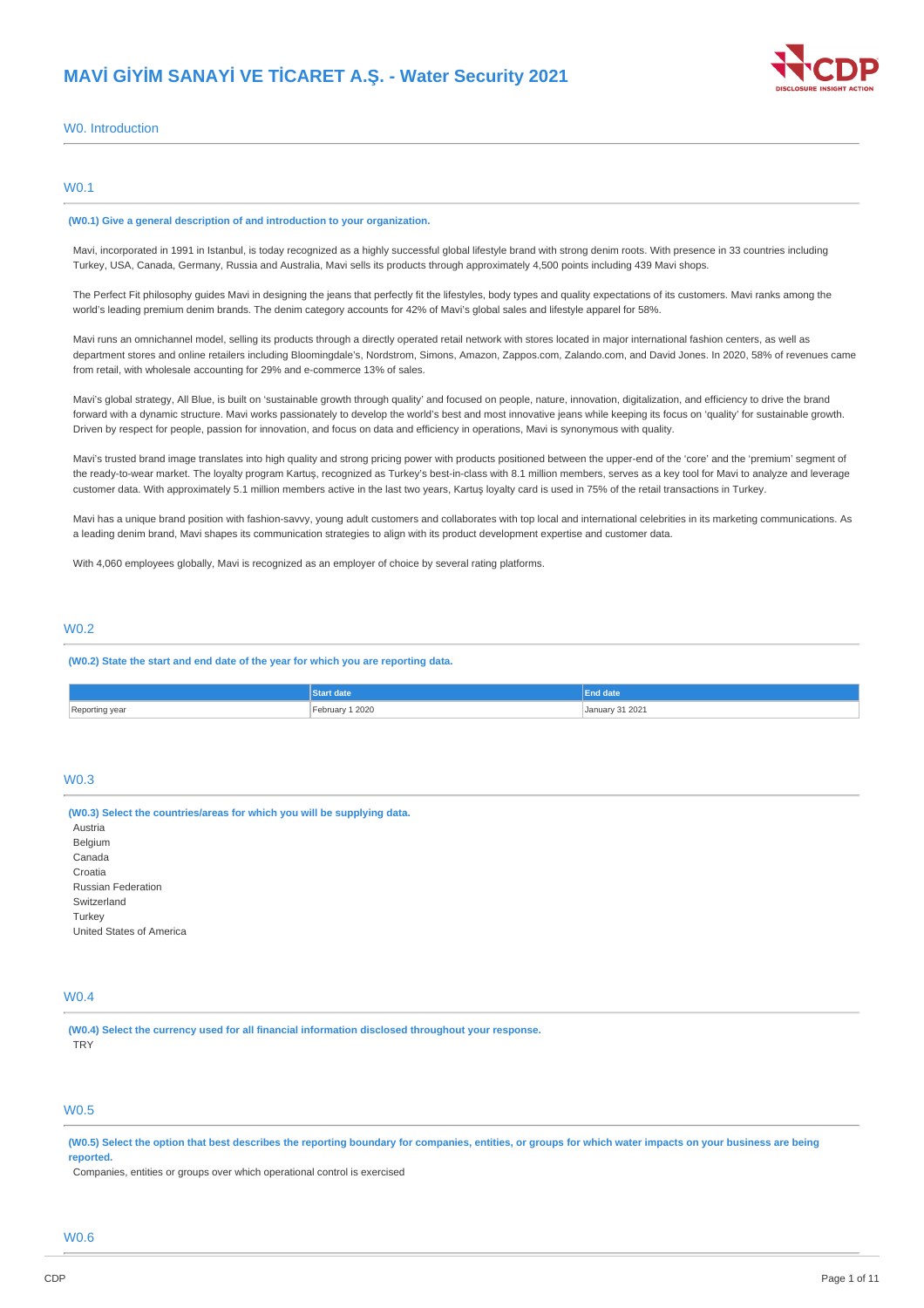#### W1. Current state

### W1.1

#### (W1.1) Rate the importance (current and future) of water quality and water quantity to the success of your business.

|                                                                                                           | Direct use   Indirect<br>importance use<br>rating | importance <br>rating | <b>Please explain</b>                                                                                                                                                                                                                                                                                                                                                                                                                                                                                                                                                                                                                                                                                                                                                                                                                                                                                                                                                                                                                                                                                                          |
|-----------------------------------------------------------------------------------------------------------|---------------------------------------------------|-----------------------|--------------------------------------------------------------------------------------------------------------------------------------------------------------------------------------------------------------------------------------------------------------------------------------------------------------------------------------------------------------------------------------------------------------------------------------------------------------------------------------------------------------------------------------------------------------------------------------------------------------------------------------------------------------------------------------------------------------------------------------------------------------------------------------------------------------------------------------------------------------------------------------------------------------------------------------------------------------------------------------------------------------------------------------------------------------------------------------------------------------------------------|
| Sufficient<br>amounts of<br>good quality<br>freshwater<br>available for<br>use                            | Not very<br>important                             | Vital                 | Mavi operates as a lifestyle brand focused on retailing. Our direct freshwater use takes place in our stores and offices. We use freshwater for cleaning, food service to our<br>employees, drinking and toilets. Our operations consume very little amount of water. Due to the limited amount used, we deem our direct use for good quality fresh water<br>"Not very important". In the future, our direct freshwater use can change in proportion to the number of employees and stores. If the number of our employees and stores<br>increases, our direct freshwater use will increase accordingly. Indirect freshwater use is deemed "Vital" due to the fact that our business depends on the availability of<br>cotton which is an agricultural product that requires freshwater during its cultivation. Freshwater is also used for dyeing and washing processes, especially during the<br>manufacturing of our main product group, denim. In the future, our indirect freshwater use can change in proportion to the amount of products procured.                                                                     |
| Sufficient<br>amounts of<br>recycled,<br>brackish<br>and/or<br>produced<br>water<br>available for<br>luse | Not very<br>important                             | Important             | Mavi operates as a lifestyle brand focused on retailing. Our direct water use takes place in our stores and offices. We use water for cleaning, food service to our employees,<br>drinking and toilets. Our operations consume very little amount of water. Due to the limited amount used, we deem our direct use for recycled / brackish water "Not very<br>important". In the future, if the freshwater reserves surrounding our offices and stores decline, recycled water will become much more important. Availability of sufficient<br>amounts of recycled water is important as it signifies the capability of the manufacturer to recycle water. It is deemed as "Important" because as an apparel company, we<br>would like to futureproof our business by lowering freshwater requirements wherever possible. As with freshwater, our indirect recycled water use can also change in<br>proportion to the amount of products procured. In the future, due to freshwater shortages, recycled water and water recycling capabilities can become much more important<br>and dependance on recycled water can increase. |

### **M/1.4**

**(W1.4) Do you engage with your value chain on water-related issues?** Yes, our suppliers Yes, our customers or other value chain partners

### W1.4a

(W1.4a) What proportion of suppliers do you request to report on their water use, risks and/or management information and what proportion of your procurement **spend does this represent?**

#### **Row 1**

**% of suppliers by number** 76-100

# **% of total procurement spend**

76-100

#### **Rationale for this coverage**

Mavi is aware that the textile industry is undergoing a transformation with the impact of global trends, including climate change, changing consumer behaviors, finite natural resources, and especially water depletion. So, Mavi approaches sustainability holistically and manages its material issues with a broad perspective including the related stakeholders. Thus, monitoring and development of sustainability performances of our suppliers are among our key priority areas. In line with this approach, we conducted a "Supplier Self-Assessment Survey" to monitor our suppliers' current situation on the important environment, social, and governance issues and to realize the necessary actions along this path. The questionnaire has questions regarding water use, basin specific withdrawals, water management, wastewater legislation compliance, wastewater treatment, and practices that our suppliers conduct in order to reduce their water impact. The questionnaire had a total of 160 questions and was shared with all of our 115 tier 1 and 289 tier 2 suppliers. The survey incentivized our suppliers to complete the questionnaire by explaining our sustainability transformation as an apparel brand. In the short term we aim to introduce environmental audits to our supply chain to improve the reliability of the environmental data provided by our suppliers. In the mid-term we aim to introduce incentives to suppliers that are exemplary in terms of their environmental performance. With our All Blue strategy we aim to become a transformative force across our entire supply chain.

#### **Impact of the engagement and measures of success**

The questionnaire had a total of 160 questions. We requested information on the quantity of water used, discharged and treated. We also requested details on water management applications, basin level withdrawals and any other water saving measures. The results of the survey provided us with valuable information about our suppliers' water performance. In the next step, the responses will be reviewed and every supplier will be scored in terms of their responses to the questions. After the evaluation of the responses, suppliers will be categorized according to their sustainability scores and monitored further based on their scores. We measure the success of this questionnaire by the percentage of suppliers that responded. 55% of Tier 1 and 49% of our Tier 2 suppliers answered the Supplier Self-Assessment Questionnaire.

#### **Comment**

At Mavi, we believe that continuous monitoring of the activities to understand sustainability performance and detecting sustainability risks are crucial to have a holistic sustainability approach. So, the supplier self-assessment survey is an important dimension of our sustainability management.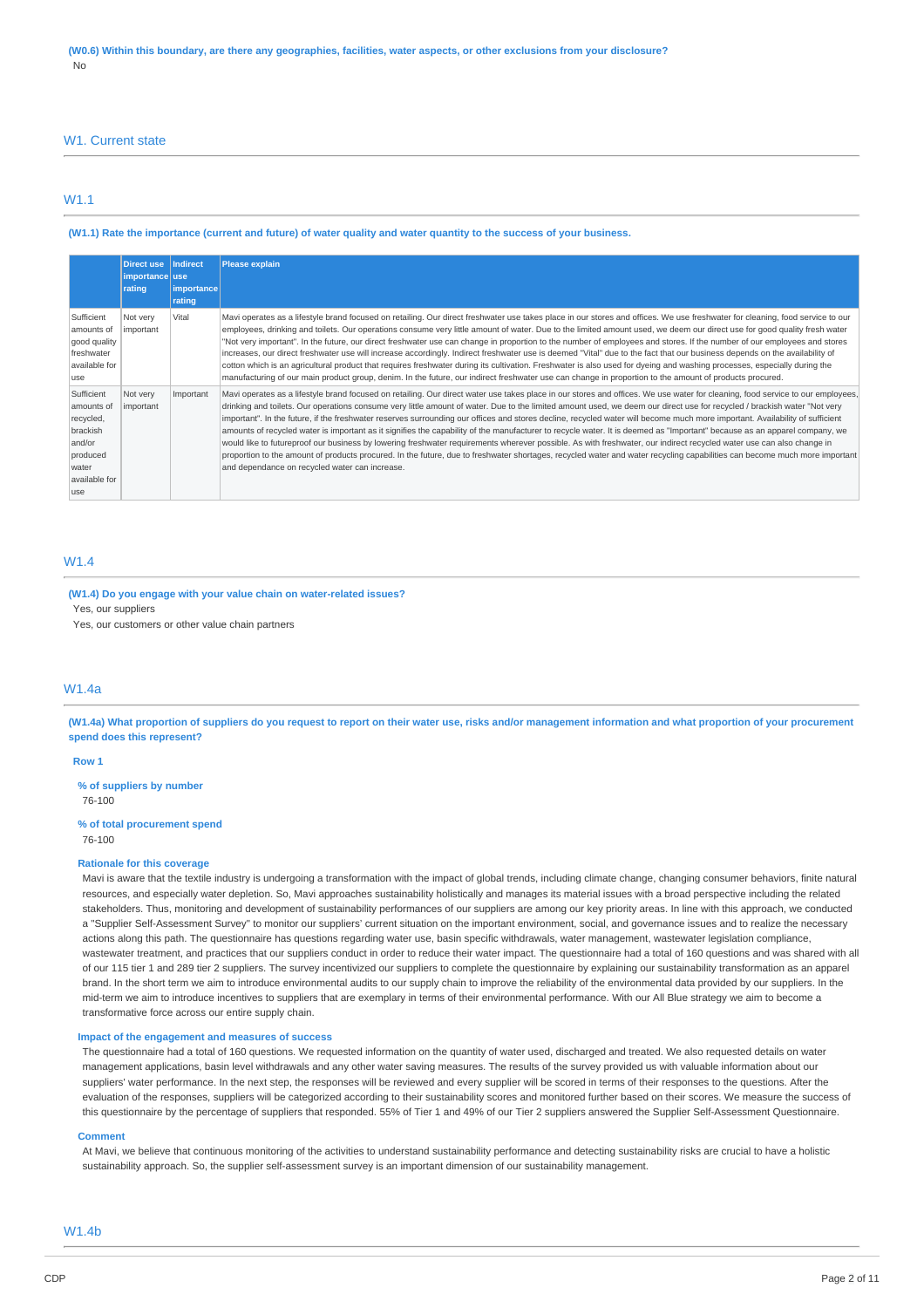#### **(W1.4b) Provide details of any other water-related supplier engagement activity.**

**Type of engagement** Innovation & collaboration

#### **Details of engagement**

Encourage/incentivize innovation to reduce water impacts in products and services

**% of suppliers by number** 1-25

**% of total procurement spend** 26-50

#### **Rationale for the coverage of your engagement**

Mavi's All Blue collection reflects the company's sustainable production and marketing strategy. With the global All Blue strategy built on sustainable growth through quality, Mavi focuses on people, nature, innovation, digitalization, and efficiency as key values to drive the brand forward. Mavi takes utmost care to keep the discharged water from production below the legal limits. Mechanical, chemical, and biological membrane treatment systems are used at the manufacturing sites. With the enhancements implemented, fewer chemicals, less water, and less energy are used in the processes.

#### **Impact of the engagement and measures of success**

Starting with the All Blue collection, Mavi has shifted its focus toward the use of e-flow technology to reduce water consumption. With its quality supervision and design talent, Mavi collaborated with its strategic partners ERAK and Taypa to use the e-flow technology to reduce water, energy, and chemicals consumption, laser technology that guarantees product standards, reduces the use of chemicals and protects the health of the employees, and an automated dosing system that eliminates faulty and excessive use of chemicals in washing due to manual processes. With our strategic manufacturing partner ERAK, compared to last year; 26% less water was used in Mavi's product manufacturing.

#### **Comment**

As Mavi, we give importance to provide sustainable production with our suppliers thanks to our design expertise and quality supervision. Our All Blue strategy plays an accelerating role in turning manufacturers towards solutions to reduce resource use.

### W1.4c

#### (W1.4c) What is your organization's rationale and strategy for prioritizing engagements with customers or other partners in its value chain?

Mavi's All Blue collection reflects the company's sustainable production and marketing strategy. With the global All Blue strategy built on sustainable growth through quality, Mavi focuses on people, nature, innovation, digitalization, and efficiency as key values to drive the brand forward.

Mavi collaborated with its strategic partners ERAK and Taypa to combine Mavi's expertise on product design and use the e-flow technology to reduce water, energy, and chemicals consumption. This technology enabled us to create "less water, less energy" category products for our All Blue collection. To engage our customers, we display energy and water efficient properties of these products on their respective labels and website pages. We measure the success of these products with sales quantity. In 2019, the All Blue collection had a revenue share of 1.94% in Turkey and 3.42% in Global operations. In 2020, the collection marked significant success and its share in revenues rose to 4.71% in Turkey and 6.07% in Global operations. Revenues generated by the All Blue collection grew by 39.1% year on year.

#### W2. Business impacts

### W2.1

**(W2.1) Has your organization experienced any detrimental water-related impacts?** No

### W2.2

(W2.2) In the reporting year, was your organization subject to any fines, enforcement orders, and/or other penalties for water-related regulatory violations? No

### W3. Procedures

# W3.3

**(W3.3) Does your organization undertake a water-related risk assessment?** Yes, water-related risks are assessed

# W3.3a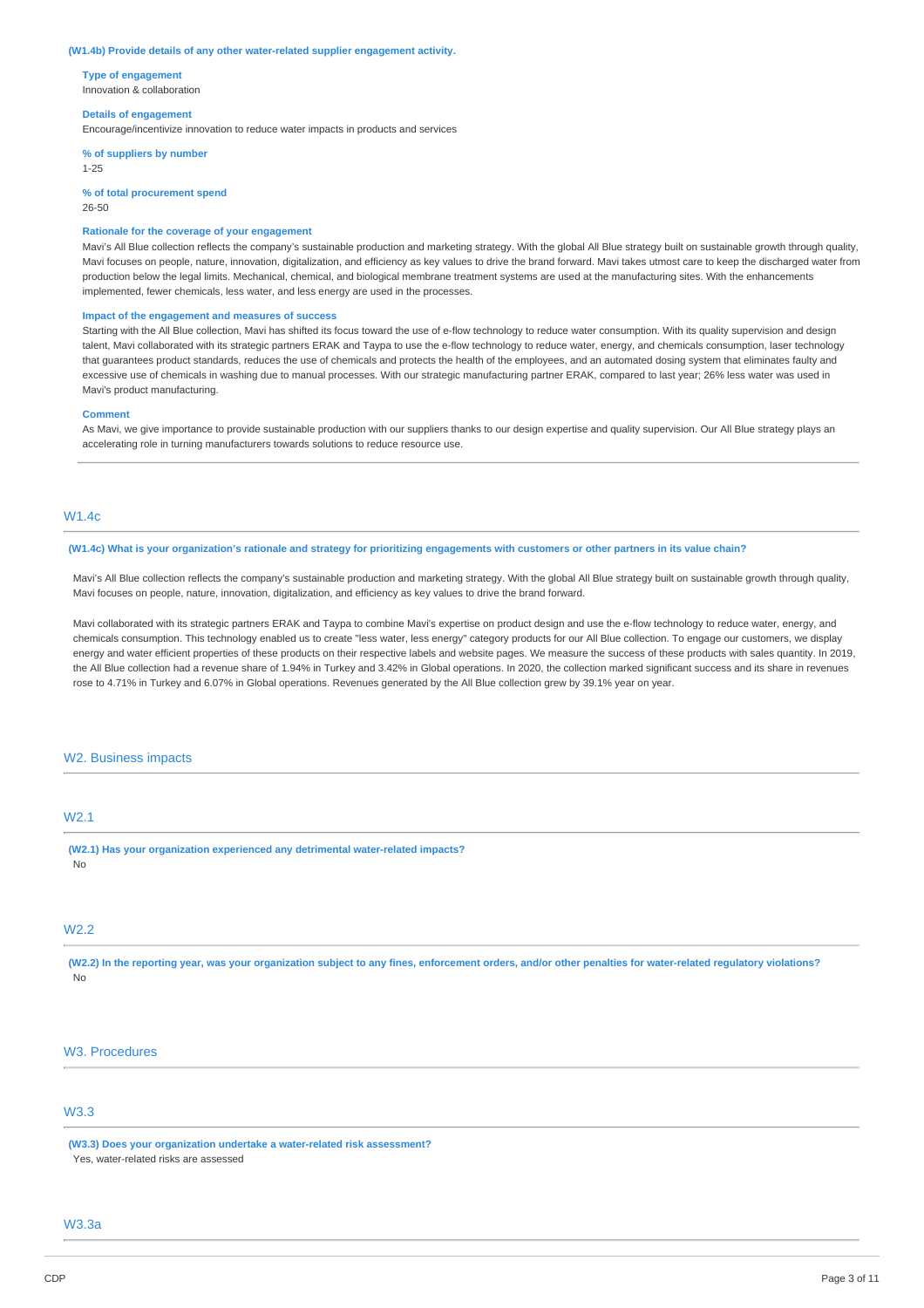#### **(W3.3a) Select the options that best describe your procedures for identifying and assessing water-related risks.**

#### **Direct operations**

**Coverage**

Full

#### **Risk assessment procedure**

Water risks are assessed as part of an enterprise risk management framework

**Frequency of assessment** Every three years or more

**How far into the future are risks considered?** 3 to 6 years

**Type of tools and methods used Other** 

**Tools and methods used** Internal company methods

#### **Comment**

Mavi has established an Early Identification of Risk Committee under its Board of Directors. The Committee identifies the risks that may jeopardize the Company's existence, development and continuity ahead of time, thereby supporting the Board of Directors' implementation of risk-mitigation and management measures. The Committee reports to the Board of Directors at each meeting of the Board, and the Company forwards these reports to the independent auditors. The Board of Directors regularly assesses the risks that the Company faces based on the information provided by the Committee. Responsibility for the management and reporting of risks is supervised by the CFO in coordination with other departments. The risks are prioritized according to periodical reports at the meetings, and action plans and responsible departments are determined, and monitored with Critical Risk Indicators. The principal risks that the company is exposed to are categorized and followed under four main headings: financial risks, reputation risks, strategic and operational risks, and legal risks. Water-related risks are defined under financial, reputation, strategic and operational risks headings.

#### **Supply chain**

**Coverage**

Full

### **Risk assessment procedure**

Water risks are assessed as part of an enterprise risk management framework

**Frequency of assessment** Every three years or more

**How far into the future are risks considered?** 3 to 6 years

**Type of tools and methods used Other** 

#### **Tools and methods used**

Internal company methods

#### **Comment**

Mavi has established an Early Identification of Risk Committee under its Board of Directors. The Committee identifies the risks that may jeopardize the Company's existence, development and continuity ahead of time, thereby supporting the Board of Directors' implementation of risk-mitigation and management measures. The Committee reports to the Board of Directors at each meeting of the Board, and the Company forwards these reports to the independent auditors. The Board of Directors regularly assesses the risks that the Company faces based on the information provided by the Committee. Responsibility for the management and reporting of risks is supervised by the CFO in coordination with other departments. The risks are prioritized according to periodical reports at the meetings, and action plans and responsible departments are determined, and monitored with Critical Risk Indicators. The principal risks that the company is exposed to are categorized and followed under four main headings: financial risks, reputation risks, strategic and operational risks, and legal risks. Water-related risks are defined under financial, reputation, strategic and operational risks headings.

#### **Other stages of the value chain**

**Coverage** None **Risk assessment procedure** <Not Applicable>

**Frequency of assessment** <Not Applicable>

**How far into the future are risks considered?** <Not Applicable>

**Type of tools and methods used** <Not Applicable>

**Tools and methods used** <Not Applicable>

**Comment**

W3.3b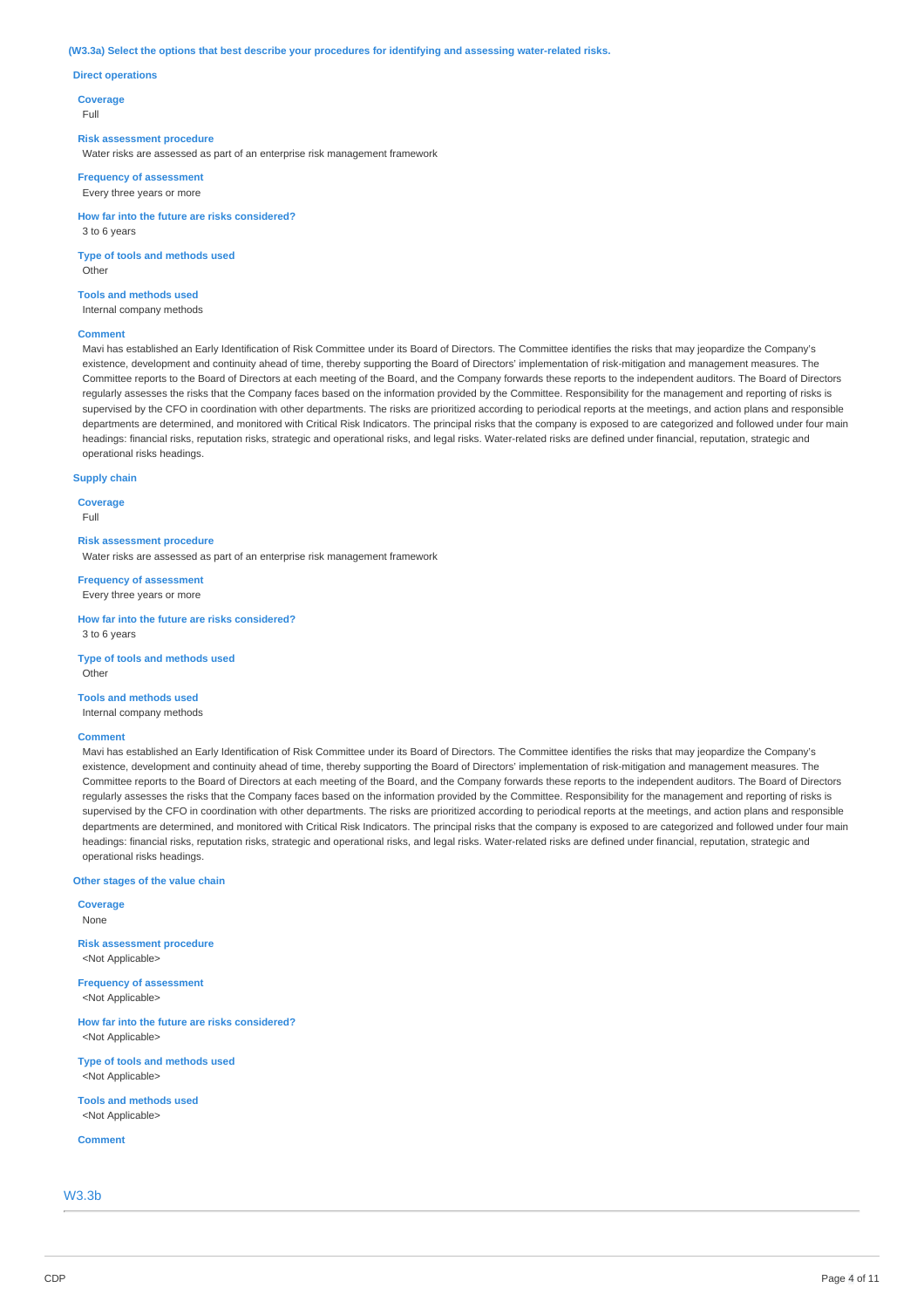# **(W3.3b) Which of the following contextual issues are considered in your organization's water-related risk assessments?**

|                                                                                                                                                                                                                     | Relevance Please explain<br>ė.        |                                                                                                                                                                                                                                                                                                                                                                                                                                                                                                                                                                                                                                                                                                                                                                                                                  |  |
|---------------------------------------------------------------------------------------------------------------------------------------------------------------------------------------------------------------------|---------------------------------------|------------------------------------------------------------------------------------------------------------------------------------------------------------------------------------------------------------------------------------------------------------------------------------------------------------------------------------------------------------------------------------------------------------------------------------------------------------------------------------------------------------------------------------------------------------------------------------------------------------------------------------------------------------------------------------------------------------------------------------------------------------------------------------------------------------------|--|
|                                                                                                                                                                                                                     | <b>inclusion</b>                      |                                                                                                                                                                                                                                                                                                                                                                                                                                                                                                                                                                                                                                                                                                                                                                                                                  |  |
| Water<br>availability at a<br>basin/catchment<br>level                                                                                                                                                              | Relevant.<br>not<br>included          | Our main water use is through indirect consumption arising from our suppliers. We started collecting data from our suppliers on their water performance. One part of this was our<br>'Supplier Self-Assessment Questionnaire". The questionnaire has questions regarding basin-specific withdrawals. The questionnaire had a total of 160 questions and was shared<br>with all of our 115 tier 1 and 289 tier 2 suppliers. In the short term we aim to introduce environmental audits to our supply chain to improve the reliability of the environmental data<br>provided by our suppliers. Once we have sufficient data and map our indirect water use, we will conduct a risk assessment regarding water availability at a basin level. We expect to<br>complete this risk assessment within 0 to 3 years.    |  |
| Water quality at<br>a<br>basin/catchment   included<br>level                                                                                                                                                        | Relevant.<br>not                      | Our main water use is through indirect consumption arising from our suppliers. We started collecting data from our suppliers on their water performance. One part of this was our<br>"Supplier Self-Assessment Questionnaire". The questionnaire has questions regarding basin-specific withdrawals. The questionnaire had a total of 160 questions and was shared<br>with all of our 115 tier 1 and 289 tier 2 suppliers. In the short term we aim to introduce environmental audits to our supply chain to improve the reliability of the environmental data<br>provided by our suppliers. Once we have sufficient and map our indirect water use, we will conduct a risk assessment regarding water quality at a basin level. We expect to complete<br>this risk assessment within 0 to 3 years.              |  |
| Stakeholder<br>conflicts<br>concerning<br>water resources<br>at a<br>basin/catchment<br>level                                                                                                                       | Relevant.<br>not<br>included          | Our main water use is through indirect consumption arising from our suppliers. We started collecting data from our suppliers on their water performance. One part of this was our<br>"Supplier Self-Assessment Questionnaire". The questionnaire has questions regarding basin specific withdrawals. The questionnaire had a total of 160 questions and was shared with<br>all of our 115 tier 1 and 289 tier 2 suppliers. In the short term we aim to introduce environmental audits to our supply chain to improve the reliability of the environmental data provided<br>by our suppliers. Once we have sufficient data and map our indirect water use, we will conduct a risk assessment regarding stakeholder conflicts at a basin level. We expect to<br>complete this risk assessment within 0 to 3 years. |  |
| Implications of<br>Relevant,<br>water on your<br>always<br>included<br>key<br>commodities/raw<br>effects of climate change and due to rising demand for said materials" under Financial Risks heading.<br>materials |                                       | Our main water use is through indirect consumption arising from our suppliers. Indirect water use is vital for us due to the fact that our business depends on the availability of cotton<br>which is an agricultural product that requires freshwater during its cultivation. Freshwater is also used for dyeing and washing processes, especially during the manufacturing of our<br>main product group, denim. In the future, our indirect freshwater use can change in proportion to the amount of products procured. Availability of water defines the costs of the<br>agricultural commodities that we use. This subject is explored along with climate change within the risk definition "% increase of sustainable raw material costs due to chronic physical                                            |  |
| Water-related<br>regulatory<br>frameworks                                                                                                                                                                           | Relevant.<br>always<br>included       | Mavi monitors legal requirements for water-related risks in the markets where it operates. Requlation risks are assessed under the main risk heading "Legal Risks" and explored under<br>risk definition "Non-compliance with legal or regulatory requirements with material consequences such as fines, additional tax burden, lawsuits including class action, incarceration of<br>company leaders, loss of reputation or market share"                                                                                                                                                                                                                                                                                                                                                                        |  |
| Status of<br>ecosystems and<br>habitats                                                                                                                                                                             | Relevant,<br>not<br>included          | We are still exploring the status of ecosystems and habitats in the context of water-related risks.                                                                                                                                                                                                                                                                                                                                                                                                                                                                                                                                                                                                                                                                                                              |  |
| Access to fully-<br>functioning,<br>safely managed<br><b>WASH</b> services<br>for all employees                                                                                                                     | <b>Relevant</b><br>always<br>included | Risks related to access to fully-functioning, safely managed WASH services are defined within the scope of Occupational Health and Safety regulations under the risk heading<br>'Strategic and Operational Risks". We quarantee the availability of WASH services to all of our employees. Furthermore, the availability of WASH services is a part of our supply chain<br>social audits.                                                                                                                                                                                                                                                                                                                                                                                                                        |  |
| Other contextual Not<br>issues, please<br>specify                                                                                                                                                                   | considered                            |                                                                                                                                                                                                                                                                                                                                                                                                                                                                                                                                                                                                                                                                                                                                                                                                                  |  |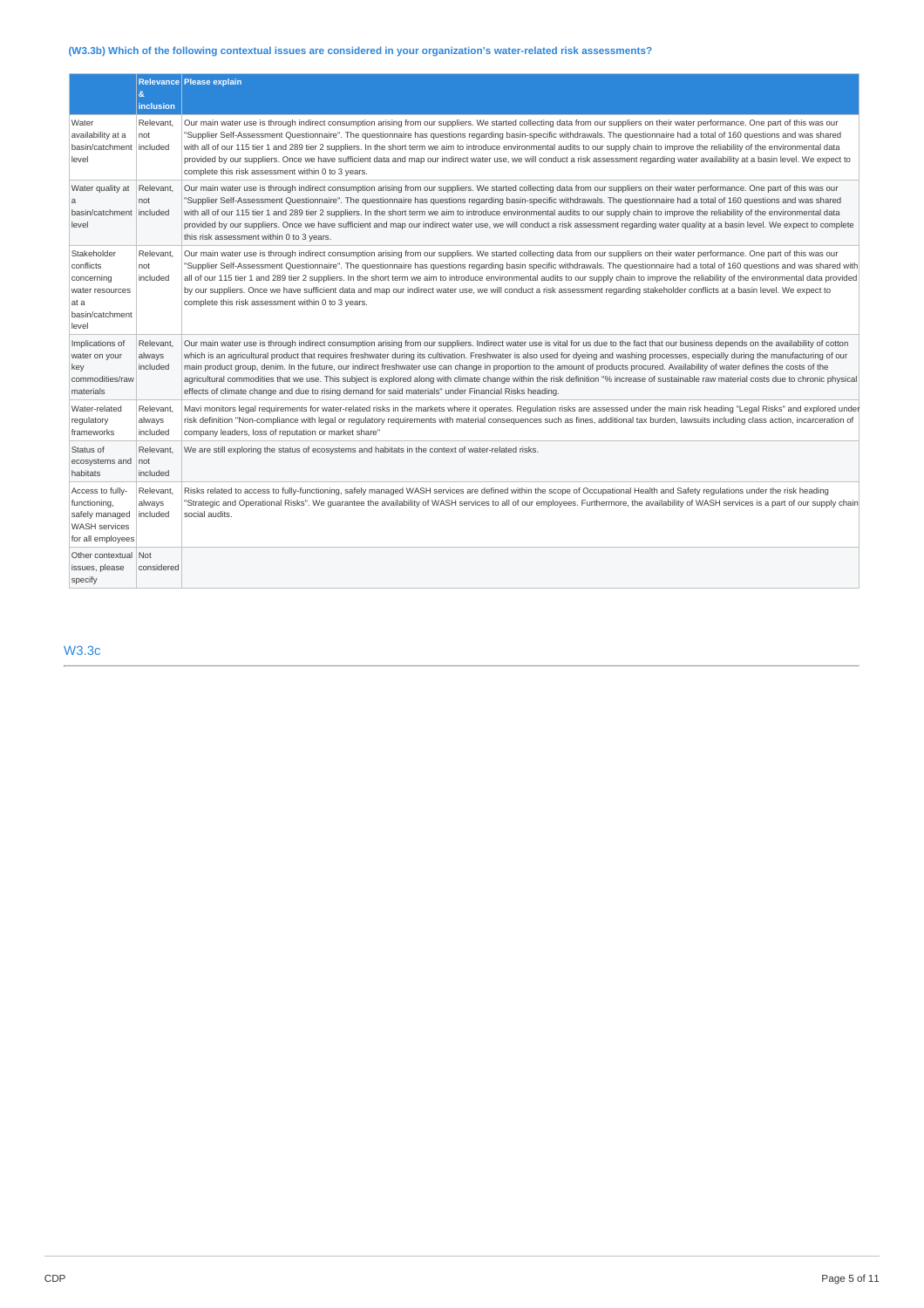#### **(W3.3c) Which of the following stakeholders are considered in your organization's water-related risk assessments?**

|                                                                | &<br>inclusion                              | Relevance   Please explain                                                                                                                                                                                                                                                                                                                                                                                                                                                                                                                                                                                                                                                                                                                                                                                                                                                                                                                                                                                                                          |
|----------------------------------------------------------------|---------------------------------------------|-----------------------------------------------------------------------------------------------------------------------------------------------------------------------------------------------------------------------------------------------------------------------------------------------------------------------------------------------------------------------------------------------------------------------------------------------------------------------------------------------------------------------------------------------------------------------------------------------------------------------------------------------------------------------------------------------------------------------------------------------------------------------------------------------------------------------------------------------------------------------------------------------------------------------------------------------------------------------------------------------------------------------------------------------------|
| Customers                                                      | Relevant,<br>always<br>included             | Competition within the apparel and lifestyle markets is getting more intense day by day. At Mavi, we recognize the risk of failure to respond to our customers' heightened awareness<br>about water-related issues that could lead to lower demand for our products and decrease in our revenues. We created our sustainable "All Blue" collection, which includes products<br>made with less water and less energy processes and manufactured with more sustainable materials to address our customers' demand for sustainable products. We engage with our<br>customers on water-related issues via our annual report, advertisements, donations and collaborations, as well as our website.                                                                                                                                                                                                                                                                                                                                                      |
| Employees                                                      | Relevant,<br>always<br>included             | Risks related to access to fully-functioning, safely managed WASH services are defined within the scope of Work Health and Safety regulations under the risk heading "Strategic and<br>Operational Risks". We quarantee the availability of WASH services to all of our employees. Furthermore, the availability of WASH services is a part of our supply chain social audits.                                                                                                                                                                                                                                                                                                                                                                                                                                                                                                                                                                                                                                                                      |
| Investors                                                      | Relevant,<br>always<br>included             | As a public company, our investors' opinion on our environmental performance is important to us. We engage with our investors via annual reports, financial presentations and<br>investor meeting days.                                                                                                                                                                                                                                                                                                                                                                                                                                                                                                                                                                                                                                                                                                                                                                                                                                             |
| Local<br>communities                                           | Relevant,<br>always<br>included             | Mavi is a brand connected with its local community. 80% of our products are sourced locally from Turkey. Possible water-related issues within our local community could tarnish our<br>reputation. We engage with our local community on water-related issues via our annual report, advertisements, donations and collaborations, as well as our website.                                                                                                                                                                                                                                                                                                                                                                                                                                                                                                                                                                                                                                                                                          |
| <b>NGOs</b>                                                    | Relevant,<br>always<br>included             | NGOs are important stakeholders for managing environmental risks as they can provide impartial quidance and publicity regarding these issues. Our engagements with NGOs are<br>direct, and concentrate on creating collaborations that raise awareness on specific issues in their focus.                                                                                                                                                                                                                                                                                                                                                                                                                                                                                                                                                                                                                                                                                                                                                           |
| Other water<br>users at a<br>basin/catchment included<br>level | Relevant.<br>not                            | We are still exploring water-related impact of our supply chain. Other water users at a basin level will be added to our risk assessment once we have adequate data, which we expect<br>to gather in the short term (0 to 3 years).                                                                                                                                                                                                                                                                                                                                                                                                                                                                                                                                                                                                                                                                                                                                                                                                                 |
| Regulators                                                     | Relevant,<br>always<br>included             | Regulators are actively considered in our risk assessment since they make the laws and regulations related to water issues. Mavi monitors the legal requirements related to water<br>issues in the markets where it operates. We have not been subjected to any legal litigation related to water issues. We engage regulators through legal disclosures and the Turkish<br>government's public disclosure platform.                                                                                                                                                                                                                                                                                                                                                                                                                                                                                                                                                                                                                                |
| River basin<br>management<br>authorities                       | Relevant,<br>always<br>included             | Authorities are actively considered in our risk assessment since they make the laws and regulations related to water issues. Mavi monitors the legal requirements related to water<br>issues in the markets where it operates. We have not been subjected to any legal litigation related to water issues. We engage authorities through legal disclosures and the Turkish<br>government's public disclosure platform.                                                                                                                                                                                                                                                                                                                                                                                                                                                                                                                                                                                                                              |
| Statutory<br>special interest<br>groups at a<br>local level    | Not<br>relevant,<br>explanation<br>provided | We are still exploring water-related impacts of our supply chain. Currently, we don't have any information regarding statutory special interest groups at a local level.                                                                                                                                                                                                                                                                                                                                                                                                                                                                                                                                                                                                                                                                                                                                                                                                                                                                            |
| Suppliers                                                      | Relevant,<br>always<br>included             | Suppliers are the stakeholders where our product, and consequently our main water impact originates from. Our suppliers' environmental performance is important to us. We started<br>collecting data from our suppliers on their water performance. One part of this was our "Supplier Self-Assessment Questionnaire". The questionnaire has questions regarding basin<br>specific withdrawals, water management, wastewater legislation compliance, wastewater treatment, and practices that our suppliers apply to reduce their water impact. The<br>questionnaire had a total of 160 questions and was shared with all of our 115 tier 1 and 289 tier 2 suppliers. In the short term we aim to introduce environmental audits to our supply<br>chain to improve the reliability of the environmental data provided by our suppliers. Once we have sufficient data and map our indirect water use, we will conduct a risk assessment<br>regarding water quality at a basin level. We expect to complete this risk assessment within 0 to 3 years. |
| Water utilities at Relevant,<br>a local level                  | sometimes<br>included                       | Water utilities at a local level is included in our risk assessment procedure as a part for providing WASH services to our employees and to the employees in our supply chain. The<br>availability of WASH services is a part of our supply chain social audits.                                                                                                                                                                                                                                                                                                                                                                                                                                                                                                                                                                                                                                                                                                                                                                                    |
| Other<br>stakeholder,<br>please specify                        | <b>Not</b><br>considered                    |                                                                                                                                                                                                                                                                                                                                                                                                                                                                                                                                                                                                                                                                                                                                                                                                                                                                                                                                                                                                                                                     |

### W3.3d

(W3.3d) Describe your organization's process for identifying, assessing, and responding to water-related risks within your direct operations and other stages of **your value chain.**

Mavi has established an Early Identification of Risk Committee under its Board of Directors. The Committee identifies the risks that may jeopardize the Company's existence, development and continuity ahead of time, thereby supporting the Board of Directors' implementation of risk-mitigation and management measures. The Committee reports to the Board of Directors at each meeting of the Board, and the Company forwards these reports to the independent auditors. The Board of Directors regularly assesses the risks that the Company faces based on the information provided by the Committee.

Responsibility for the management and reporting of risks is supervised by the CFO in coordination with other departments. The risks are prioritized according to periodical reports at the meetings, and action plans and responsible departments are determined, and monitored with Critical Risk Indicators. The principal risks that the company is exposed to are categorized and followed under four main headings: financial risks, reputation risks, strategic and operational risks, and legal risks. Water related risk definitions are available in financial, reputation and operational and strategic risk headings.

### W4. Risks and opportunities

# W4.1

(W4.1) Have you identified any inherent water-related risks with the potential to have a substantive financial or strategic impact on your business? No

### W4.1a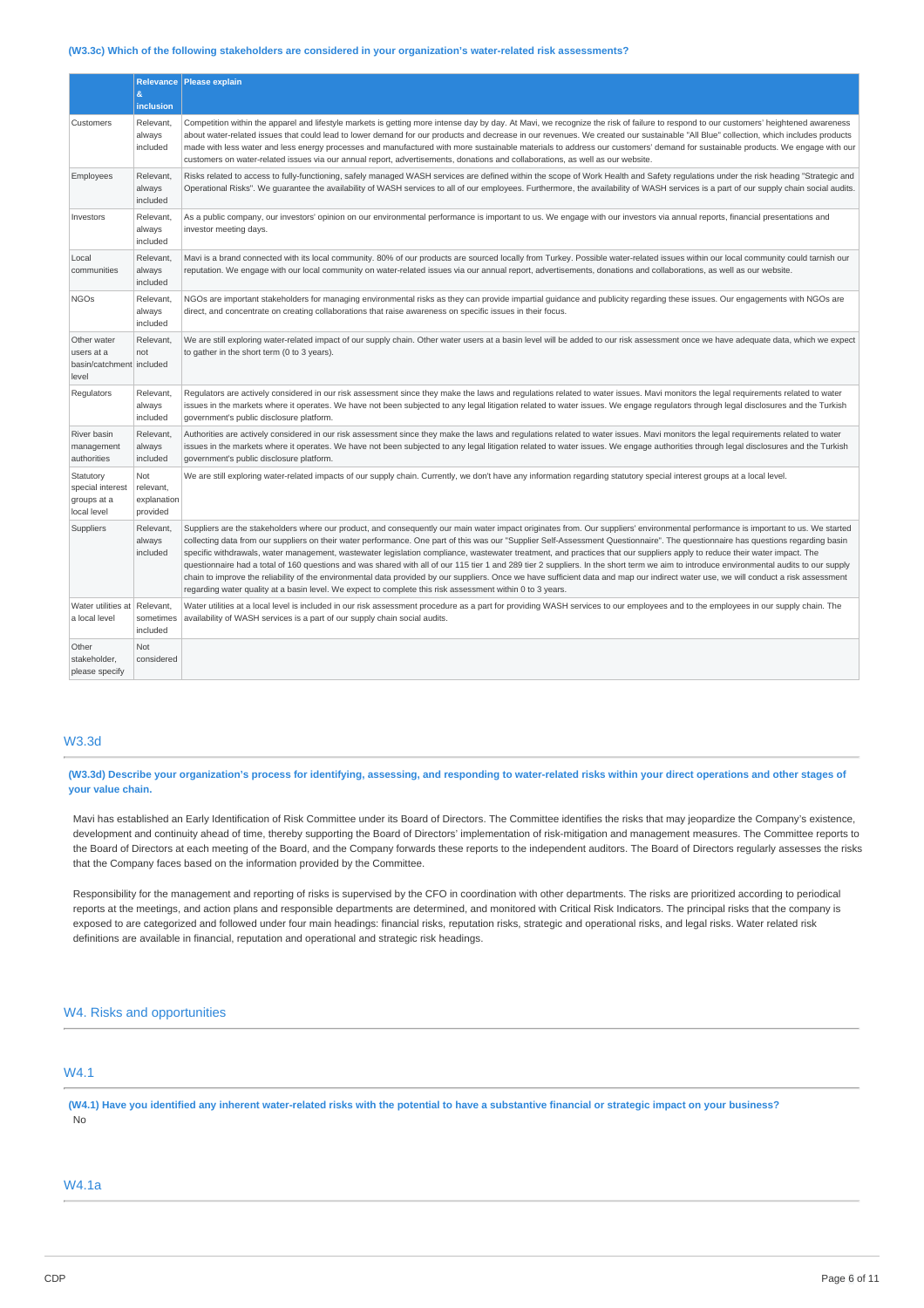#### **(W4.1a) How does your organization define substantive financial or strategic impact on your business?**

Mavi defines substantive financial or strategic impacts as impacts of such magnitude that may jeopardize Mavi's existence, development and especially, continuity.

The major risks that the company is exposed to are categorized under four main headings: financial risks (exchange rate, liquidity, loans, interest rates and commodity prices), reputation risks, operational and strategic risks, and legal risks. The Early Identification of Risk Committee and the Board of Directors are periodically briefed about such risks.

All risk headings have internal quantifiable indicators that describe the severity of impact. Our risk management process applies to both our direct operations and supply chain. "% increase of sustainable raw material costs due to chronic physical effects of climate change and due to rising demand for said materials" can be given as an example of a risk definition with a quantifiable indicator. 100% for this risk would be a substantive financial and strategic impact.

# W4.2b

(W4.2b) Why does your organization not consider itself exposed to water risks in its direct operations with the potential to have a substantive financial or **strategic impact?**

| Primary          | <b>Please explain</b>                                                                                                                                                                                |  |  |
|------------------|------------------------------------------------------------------------------------------------------------------------------------------------------------------------------------------------------|--|--|
| <b>reason</b>    |                                                                                                                                                                                                      |  |  |
| Row Risks exist. | Mavi operates as a lifestyle brand focused on retailing. Our direct water use takes place in our stores and offices. We use water for cleaning, food service to our employees, drinking and toilets. |  |  |
| but no           | Our operations consume very little amount of water. Due to the limited amount used, we don't consider Mavi to be exposed to water risks in its direct operations that may have a substantive         |  |  |
| substantive      | financial or strategic impact. In the future, our direct freshwater use can change in proportion to thenumber of employees and stores. If the number of our employees and stores increase, our       |  |  |
| impact           | direct freshwater use will increase accordingly.                                                                                                                                                     |  |  |
| anticipated      |                                                                                                                                                                                                      |  |  |

### W4.2c

(W4.2c) Why does your organization not consider itself exposed to water risks in its value chain (beyond direct operations) with the potential to have a **substantive financial or strategic impact?**

| <b>Primary</b> | Please explain                                                                                                                                                                                       |
|----------------|------------------------------------------------------------------------------------------------------------------------------------------------------------------------------------------------------|
| <b>reason</b>  |                                                                                                                                                                                                      |
|                | Row Evaluation Our main water use is through indirect consumption arising from our suppliers. We started collecting data on water performance. One part of this was our "Supplier Self-Assessment    |
| l in           | Ouestionnaire". The questionnaire has questions regarding water use, basin specific withdrawals, water management, wastewater legislation compliance, wastewater treatment, and practices that       |
| progress       | our suppliers conduct in order to reduce their water impact. The questionnaire had a total of 160 questions and was shared with all of our 115 tier 1 and 289 tier 2 suppliers. In the short term we |
|                | aim to introduce environmental audits to our supply chain to improve the reliability of the environmental data provided by our suppliers. Once we have adequate data and map our indirect water      |
|                | use, we will conduct a water-related risk assessment, which we expect to undertake in the next two vears.                                                                                            |

### W4.3

(W4.3) Have you identified any water-related opportunities with the potential to have a substantive financial or strategic impact on your business? Yes, we have identified opportunities, and some/all are being realized

#### W4.3a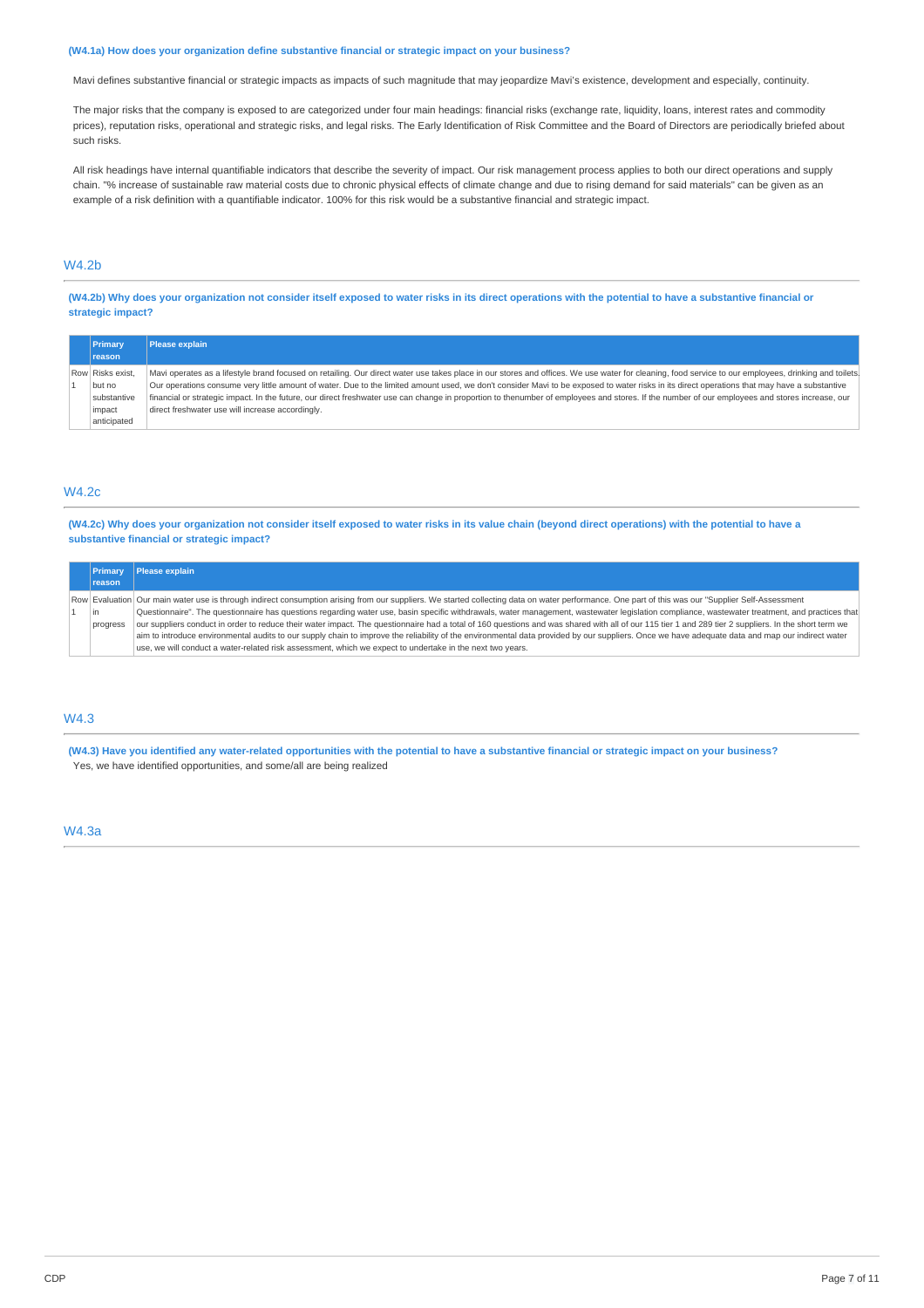**Type of opportunity** Products and services

**Primary water-related opportunity**

Sales of new products/services

### **Company-specific description & strategy to realize opportunity**

Mavi's All Blue collection reflects the company's sustainable production and marketing strategy. With the global All Blue strategy built on sustainable growth through quality, Mavi focuses on people, nature, innovation, digitization, and efficiency as key values to drive the brand forward. Mavi collaborated with its strategic partners ERAK and Taypa to combine Mavi's expertise on product design and use the e-flow technology to reduce water, energy, and chemicals consumption. This technology enabled us to create "less water, less energy" category products for our All Blue collection. We measure the success of these products with sales amounts. In 2019, the All Blue collection had a revenue share of 1.94% in Turkey and 3.42% in Global operations. In 2020, the collection marked significant success and its share in revenues rose to 4.71% in Turkey and 6.07% in Global operations. Revenues generated by the All Blue collection grew by 39.1% year on year.

#### **Estimated timeframe for realization**

Current - up to 1 year

**Magnitude of potential financial impact** Medium-high

#### **Are you able to provide a potential financial impact figure?**

Yes, a single figure estimate

**Potential financial impact figure (currency)** 136210717

# **Potential financial impact figure – minimum (currency)**

<Not Applicable>

#### **Potential financial impact figure – maximum (currency)**

<Not Applicable>

#### **Explanation of financial impact**

The amount given represents the sales amount of our All Blue collection for the year 2020. In 2019, the All Blue collection had a revenue share of 1.94% in Turkey and 3.42% in Global operations. In 2020, the collection marked significant success and its share in revenues rose to 4.71% in Turkey and 6.07% in Global operations. Revenues generated by the All Blue collection grew by 39.1% year on year.

### W6. Governance

### W6.1

**(W6.1) Does your organization have a water policy?** Yes, we have a documented water policy, but it is not publicly available

## W6.1a

#### **(W6.1a) Select the options that best describe the scope and content of your water policy.**

| <b>Scope</b> | <b>Content</b>                                    | <b>Please explain</b>                                                                                                                                                                                                                                                                                                                                    |
|--------------|---------------------------------------------------|----------------------------------------------------------------------------------------------------------------------------------------------------------------------------------------------------------------------------------------------------------------------------------------------------------------------------------------------------------|
| wide         | Row Company- Description of<br>business impact on | Mavi's environment and energy policy is currently in the process of preparation. The policy prioritizes 7 main areas. "Water and Wastewater" is one of the areas addressed<br>in this policy. Within the policy, we also acknowledge the apparel and textiles industries' impact on water. We declare a goal to reduce water use and minimize wastewater |
|              | water                                             | amounts through our business. We also commit to improve the water quality discharged from our activities.                                                                                                                                                                                                                                                |
|              | Company water                                     |                                                                                                                                                                                                                                                                                                                                                          |
|              | targets and goals                                 |                                                                                                                                                                                                                                                                                                                                                          |
|              | Commitment to water                               |                                                                                                                                                                                                                                                                                                                                                          |
|              | stewardship and/or                                |                                                                                                                                                                                                                                                                                                                                                          |
|              | collective action                                 |                                                                                                                                                                                                                                                                                                                                                          |

### W6.2

**(W6.2) Is there board level oversight of water-related issues within your organization?** Yes

### W6.2a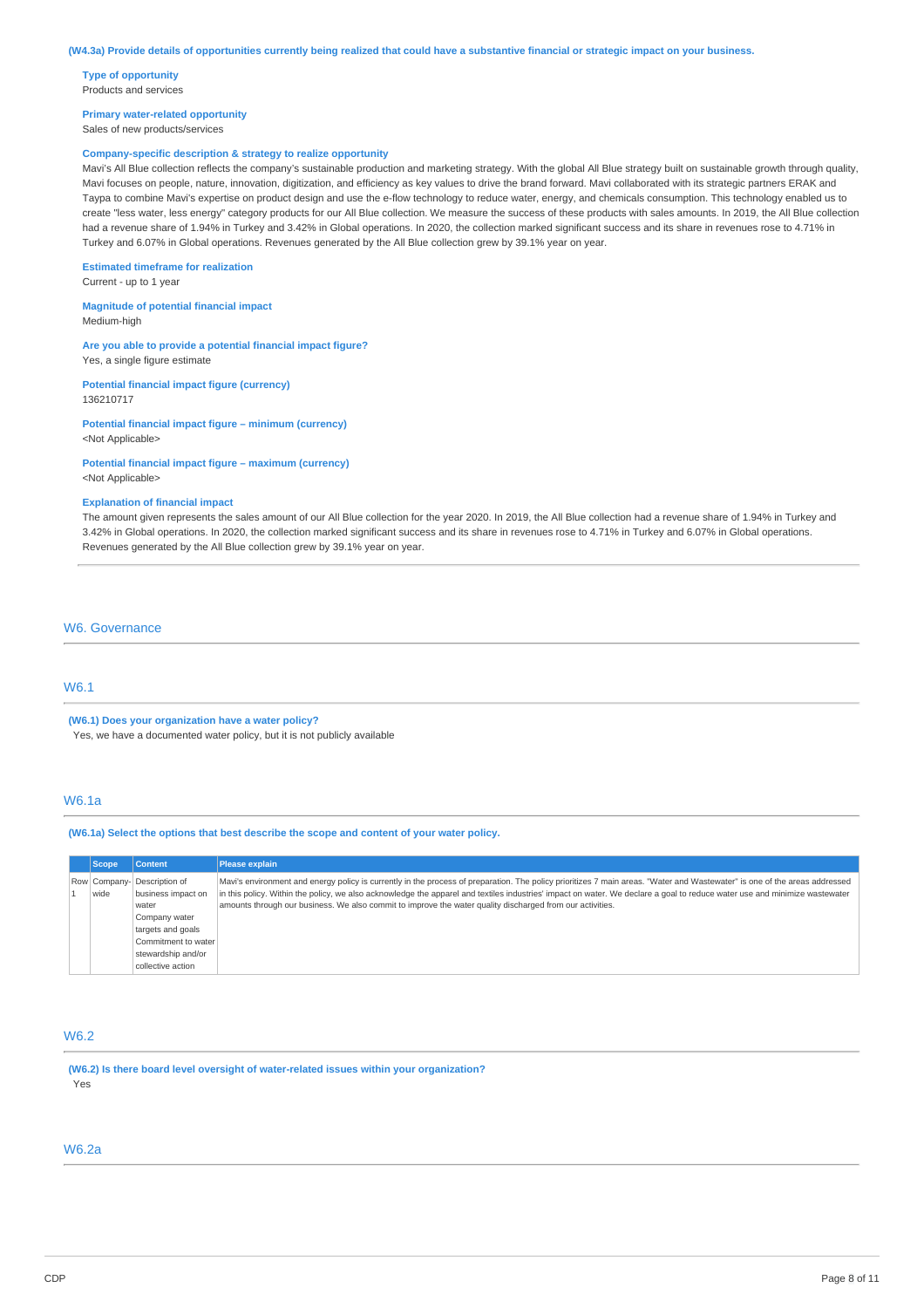# (W6.2a) Identify the position(s) (do not include any names) of the individual(s) on the board with responsibility for water-related issues.

| <b>Position</b><br>l of<br>individual                              | <b>Please explain</b>                                                                                                                                                                                                                                                                                                                                                                                                                                                                                                                                                                                                                                                                                                                                                                                                                                                                                                                                                                                                                                                                                                                                                                                                                                                                                                                                                                                                                                                                                                                                   |
|--------------------------------------------------------------------|---------------------------------------------------------------------------------------------------------------------------------------------------------------------------------------------------------------------------------------------------------------------------------------------------------------------------------------------------------------------------------------------------------------------------------------------------------------------------------------------------------------------------------------------------------------------------------------------------------------------------------------------------------------------------------------------------------------------------------------------------------------------------------------------------------------------------------------------------------------------------------------------------------------------------------------------------------------------------------------------------------------------------------------------------------------------------------------------------------------------------------------------------------------------------------------------------------------------------------------------------------------------------------------------------------------------------------------------------------------------------------------------------------------------------------------------------------------------------------------------------------------------------------------------------------|
| Chief<br>Executive<br>Officer<br>(CEO)                             | Our CEO and Chief Brand Officer (CBO) are both members of our Board, Mavi Sustainability Committee and The Approval Committee. Established and authorized by the Board of Directors, Mavi<br>Sustainability Committee was founded to fulfill the duties of defining the sustainability strategy of Mavi, covering environmental, social and governance (ESG) aspects, and implementing, monitoring,<br>overseeing, reviewing, enhancing, and developing sustainability policy, goals and practices. The Committee reports to the Board of Directors. The Approval Committee, formed within the Sustainability<br>Committee, consists of six members: Chief Executive Officer (CEO), CBO, Chief Marketing Officer (CMO), Chief Purchasing and Supply Chain Officer, Chief Human Resources Officer (CHRO), and<br>Chief Financial Officer (CFO). The Approval Committee gives the final approval for the projects presented by the sustainability working groups. In 2020, our CEO and CBO announced the formation of<br>Mavi Sustainability Committee and six associated working groups, each focusing a different aspect of Mavi's sustainability journey. The Environment Working group is responsible with our water<br>strategy, projects, targets and risk assessments. Moreover, we signed UN Global Compact's CEO Water Mandate to commit to action across six key elements (Direct Operations, Supply Chain &<br>Watershed Management, Collective Action, Public Policy, Community Engagement and Transparency) and report annually on progress. |
| Other,<br>please<br>specify<br>(Chief<br>Brand<br>Officer<br>(CBO) | Our CEO and Chief Brand Officer (CBO) are both members of our Board, Mavi Sustainability Committee and The Approval Committee. Established and authorized by the Board of Directors, Mavi<br>Sustainability Committee was founded to fulfill the duties of defining the sustainability strategy of Mavi, covering environmental, social and governance (ESG) aspects, and implementing, monitoring,<br>overseeing, reviewing, enhancing, and developing sustainability policy, goals and practices. The Committee reports to the Board of Directors. The Approval Committee, formed within the Sustainability<br>Committee, consists of six members: Chief Executive Officer (CEO), CBO, Chief Marketing Officer (CMO), Chief Purchasing and Supply Chain Officer, Chief Human Resources Officer (CHRO), and<br>Chief Financial Officer (CFO). The Approval Committee gives the final approval for the projects presented by the sustainability working groups. In 2020, our CEO and CBO announced the formation of<br>Mavi Sustainability Committee and six associated working groups, each focusing a different aspect of Mavi's sustainability journey. The Environment Working group is responsible with our water<br>strategy, projects, targets and risk assessments. Moreover, we signed UN Global Compact's CEO Water Mandate to commit to action across six key elements (Direct Operations, Supply Chain &<br>Watershed Management, Collective Action, Public Policy, Community Engagement and Transparency) and report annually on progress. |

### W6.2b

### **(W6.2b) Provide further details on the board's oversight of water-related issues.**

|                               | <b>Frequency that water-related Governance mechanisms into</b> Please explain                                                         |                                                                                                                                                                                                                                                                                                              |
|-------------------------------|---------------------------------------------------------------------------------------------------------------------------------------|--------------------------------------------------------------------------------------------------------------------------------------------------------------------------------------------------------------------------------------------------------------------------------------------------------------|
| <b>issues are a scheduled</b> | which water-related issues are                                                                                                        |                                                                                                                                                                                                                                                                                                              |
| agenda item                   | integrated                                                                                                                            |                                                                                                                                                                                                                                                                                                              |
| Row Scheduled - some meetings | Reviewing and quiding major<br>plans of action<br>Reviewing and quiding risk<br>management policies<br>Reviewing and quiding strategy | The Sustainability Committee convenes at least twice a year as needed. The Committee Head issues the call to meeting and determines<br>the agenda items to be discussed. The Committee convenes with the absolute majority of the members in attendance. The Committee<br>reports to the Board of Directors. |

# W6.3

(W6.3) Provide the highest management-level position(s) or committee(s) with responsibility for water-related issues (do not include the names of individuals).

**Name of the position(s) and/or committee(s)** Chief Executive Officer (CEO)

#### **Responsibility**

Both assessing and managing water-related risks and opportunities

### **Frequency of reporting to the board on water-related issues**

Half-yearly

#### **Please explain**

The CEO is responsible for the company's strategic vision, which includes global product and market strategy. He also oversees the day-to-day management of the company's product procurement, recruitment of senior level management, marketing direction, sales strategy, and investor relations. All of these divisions of Mavi's business are related with water-related issues and thus responsibility for managing the environmental factor for these business divisions is assigned to the CEO as the highest executive in the corporate management of the company. The CEO, along with the Sustainability Committee, reports on progress, targets and goals regarding waterrelated issues to the board twice a year.

### W6.4

(W6.4) Do you provide incentives to C-suite employees or board members for the management of water-related issues?

|      | Provide incentives for management of water-related issues              |  |
|------|------------------------------------------------------------------------|--|
| Row: | . and we do not plan to introduce them in the next two vears $\,$<br>. |  |

# W6.5

(W6.5) Do you engage in activities that could either directly or indirectly influence public policy on water through any of the following? No

### W6.6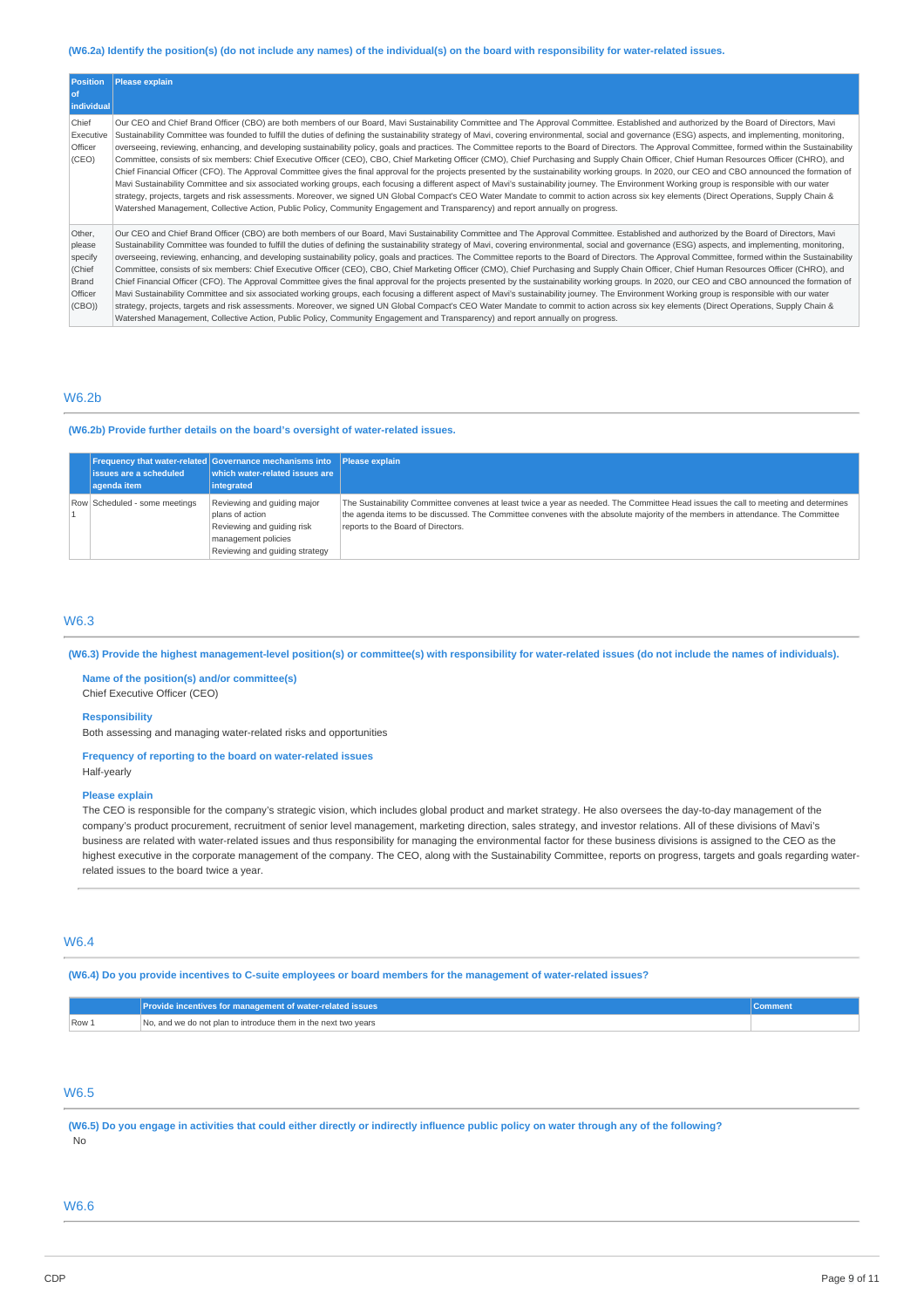### W7. Business strategy

# W7.1

(W7.1) Are water-related issues integrated into any aspects of your long-term strategic business plan, and if so how?

|                                             | Are water-related issues integrated?                                                          | Long-term time horizon (years) | Please explain |
|---------------------------------------------|-----------------------------------------------------------------------------------------------|--------------------------------|----------------|
| Long-term business objectives               | No, water-related issues not yet reviewed, but there are plans to do so in the next two years | <not applicable=""></not>      |                |
| Strategy for achieving long-term objectives | No, water-related issues not yet reviewed, but there are plans to do so in the next two years | <not applicable=""></not>      |                |
| Financial planning                          | No, water-related issues not yet reviewed, but there are plans to do so in the next two years | <not applicable=""></not>      |                |

# W7.2

(W7.2) What is the trend in your organization's water-related capital expenditure (CAPEX) and operating expenditure (OPEX) for the reporting year, and the **anticipated trend for the next reporting year?**

#### **Row 1**

**Water-related CAPEX (+/- % change)**

**Anticipated forward trend for CAPEX (+/- % change)**

**Water-related OPEX (+/- % change)**

**Anticipated forward trend for OPEX (+/- % change)**

**Please explain**

### W7.3

**(W7.3) Does your organization use climate-related scenario analysis to inform its business strategy?**

|      | Use of climate-related scenario analysis                 |  |
|------|----------------------------------------------------------|--|
| Row. | No, but we anticipate doing so within the next two years |  |

### W7.4

**(W7.4) Does your company use an internal price on water?**

**Row 1**

**Does your company use an internal price on water?**

No, and we do not anticipate doing so within the next two years

**Please explain**

### W8. Targets

# W8.1

**(W8.1) Describe your approach to setting and monitoring water-related targets and/or goals.**

|       | Levels for targets and/or goals      | Monitoring at corporate level | Approach to setting and monitoring targets and/or goals |
|-------|--------------------------------------|-------------------------------|---------------------------------------------------------|
| Row 1 | Our company sets no targets or goals | <not applicable=""></not>     | <not applicable=""></not>                               |

### W8.1c